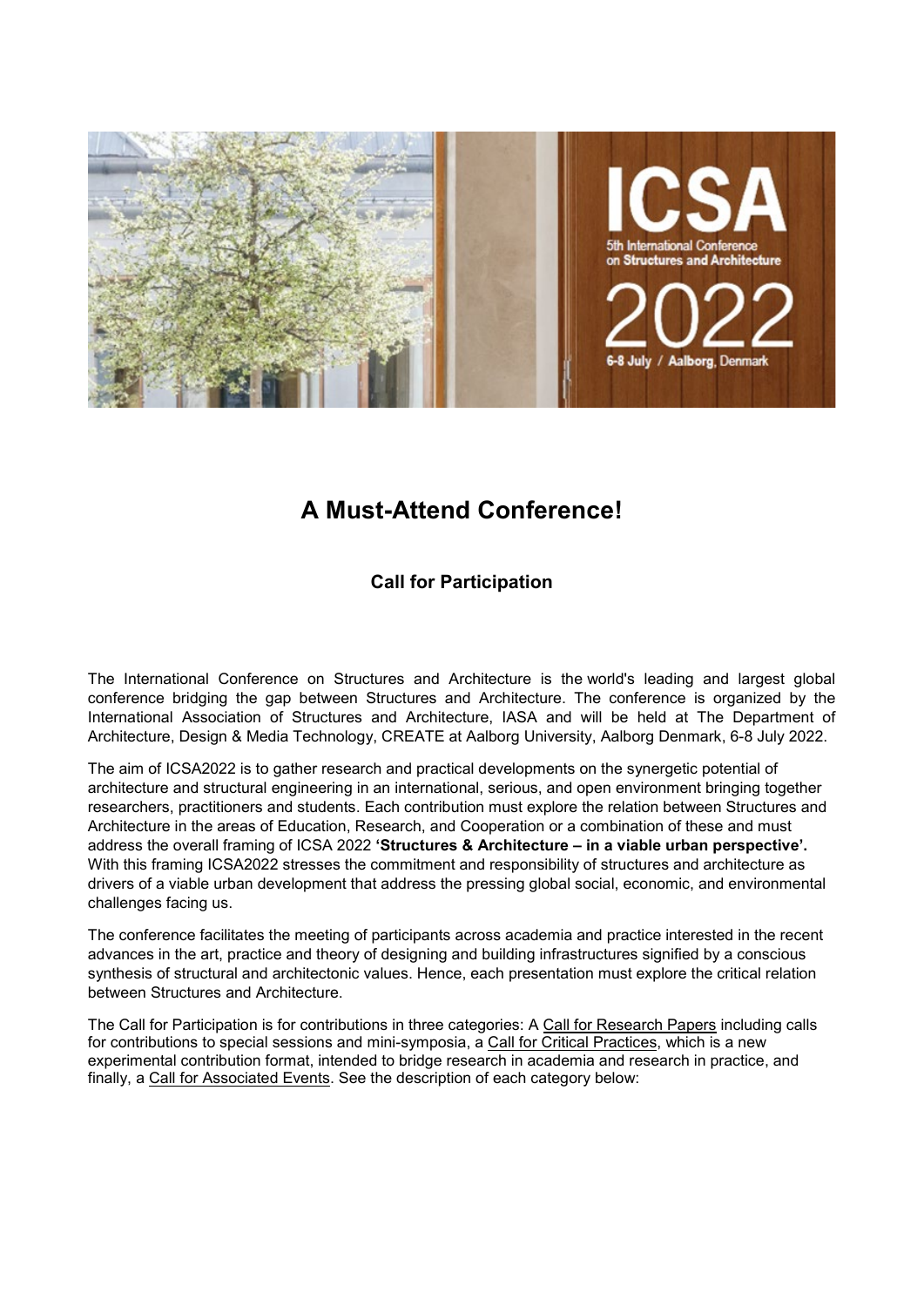## **1. Call for Research Papers**

The general call for Research Papers is for two-page extended abstracts + eight-page full papers. The presentation format at the conference will be 10-minute presentations followed by 10 minutes of questions from the audience.

Prospective authors are invited to submit abstracts of no more than 500 words before 28 February 2021. The abstracts are subject to a review process by at least two members of the conference scientific committee. The preliminary acceptance of abstracts will be sent to the corresponding authors by 15 May 2021. Proceedings will be published by CRC Press / Balkema (Taylor & Francis Group), including a book of extended two-page abstracts and a USB flash card containing the full eight-page papers. These documents are due on 15 November 2021 and are reviewed by at least two members of the conference scientific committee. Acceptance notifications will sent to authors no later than 15 February 2022. Author instructions for preparation of extended abstracts and the full papers including copyright transfer form will be sent to authors in due time. Proceedings will be sent for indexation by both Thomson Reuters (Conference Proceedings Citation Index – ISI Proceedings) and Elsevier (Scopus and EI).

Prospective authors are invited to submit abstracts (max. 500 words) for any of the General Conference Themes or for any of the programmed Special Sessions or Mini-Symposia listed below:

### **General Conference Themes**

- *Building envelopes / Facades*
- *Comprehension of complex forms*
- *Computer and experimental methods*
- *Concept architectural buildings / Futuristic structures*
- *Concrete and masonry structures*
- *Ecology of structures and architecture*
- *Educating architects and structural engineers*
- *Emerging technologies*
- *Glass structures*
- *Innovative architectural and structural design*
- *Innovations in the use of natural materials*
- *Lightweight and membrane structures*
- *Special structures*
- *Steel and composite structures*
- *Structural design challenges*
- *Tall buildings*
- *The borderline between architecture and structural engineering*
- *The history of the relationship between architects and structural engineers*
- *The tectonic of architectural solutions*
- *The use of new materials*
- *Timber structures*
- *Urban Structures & Architecture*

#### **Special Sessions**

- *The Architecture and Structure of Human Wellbeing*
- *Infrastructure Design and Socio-Ecological Agency*
- *Materiality in Architecture and Building Design*
- *Low-carbon Low-waste Structures*
- *Integrated Informed Design Processes*
- *Bio Design*
- *Cellulose-Based Materials in Structures and Architecture*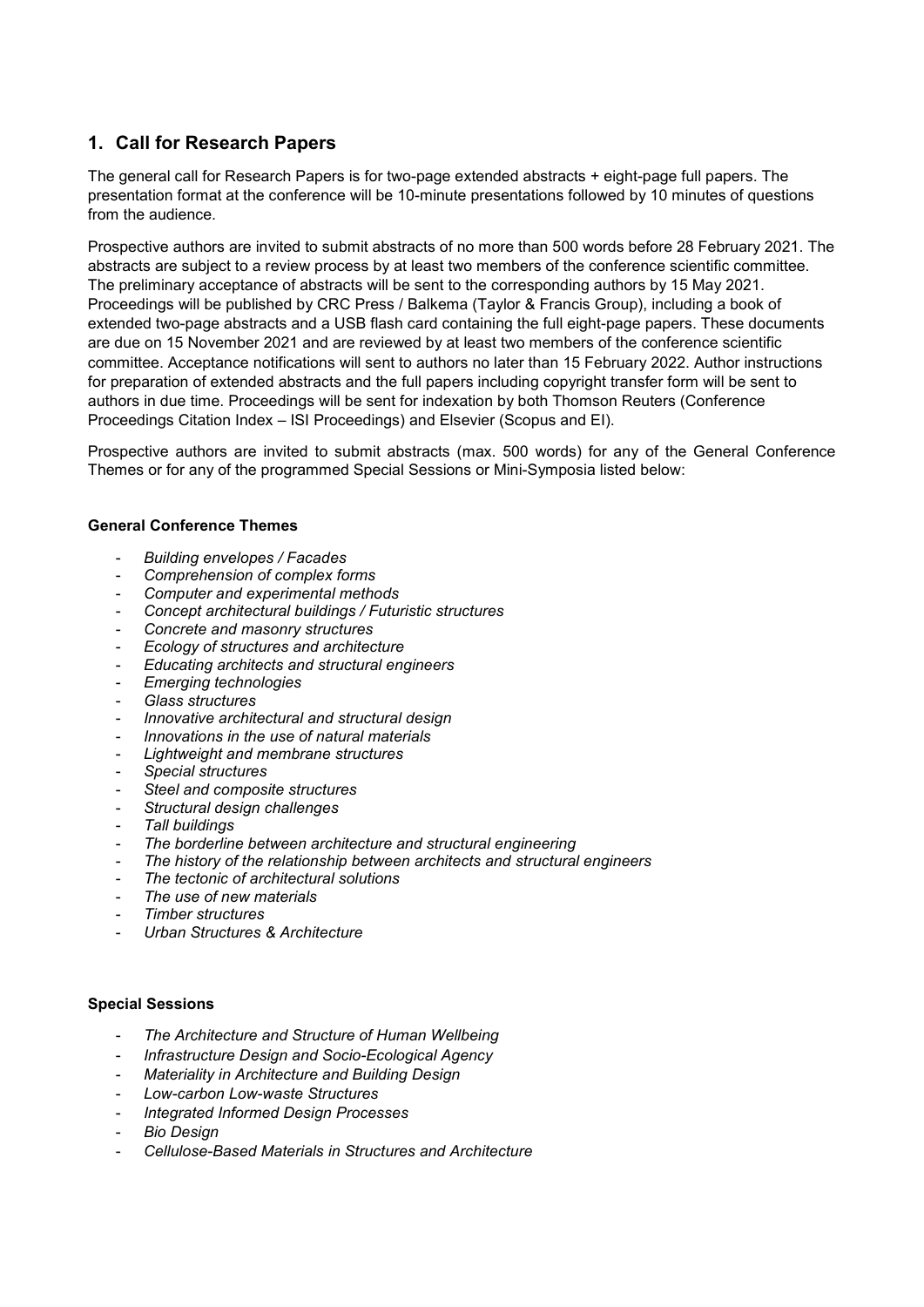- *The Future of Bridges*
- *Towards a Robotic Structuralism*
- *Reimagining Bureaucracy*

For the full description of the Special Session themes see; [https://www.icsa2022.create.aau.dk/special](https://www.icsa2022.create.aau.dk/special-sessions/)[sessions/](https://www.icsa2022.create.aau.dk/special-sessions/)

#### **Mini-Symposia**

- *1:1, Tools and Programs*
- *Advances in Wood Construction*
- *BE-AM on Tour*
- *Radical Tectonics*
- *Adaptive Building Envelopes*

For the full description of the Mini-Symposia themes see;<https://www.icsa2022.create.aau.dk/mini-symposia/>

### **2. Call for Critical Practices**

The call for Critical Practices is a new experimental contribution format intended for demonstration of progress into the practice of the synergy of structures and architecture across the architectural scales ranging from details in façade systems, over innovations in spatial gestures and structural configurations of building typologies, to explorations of novel principles for viable urban infrastructures etc. Contributions within the Critical Practices category will be included in a demarcated section of the proceedings and will be subject to the same review process and to the same deadlines as the ordinary call for Research Papers. Contributions within the category of Critical Practices are to be submitted in two parts; a three-page written Critical Practice Reflection and a physical Critical Practice Prototype to be exhibited during the conference:

Critical Practice Reflection: The Critical Practice Reflection is a three-page written reflection positioning the Critical Practice within the state of the art of *'Structures and Architecture in a Viable Urban Perspective'* including references, drawings, photos and/or other forms of illustrations.

Critical Practice Prototype: The Critical Practice Prototype should fit on a designated podium (specifications and measurements will be provided in due time). The prototype can be of any scale, hence, a prototype can be for example a 1:1 section of a façade system, a 1:200 section of a housing complex or a 1:500 section of an urban environment etc. The authors are responsible for installing their prototype in the prototype exhibition at the conference venue no later than 5 June 2022 on the assigned podium.

The presentation format at the conference will be a chaired session in the prototype-exhibition where authors present their prototypes followed by a panel discussion and award ceremony. During the panel discussion, a 'Best Critical Practice' award will be presented and further perspectives for bridging research in academia and research in practice will be discussed.

Prospective authors are invited to submit abstracts (max. 500 words) + illustrations describing their prototype before 28 February 2021. For Critical Practices, a full three-page Critical Practice Reflection paper with illustrations will be included in the proceedings published by CRC Press / Balkema (Taylor & Francis Group). Author instructions for preparation of the full Critical Practice Reflection including copyright transfer form will be sent to authors in due time.